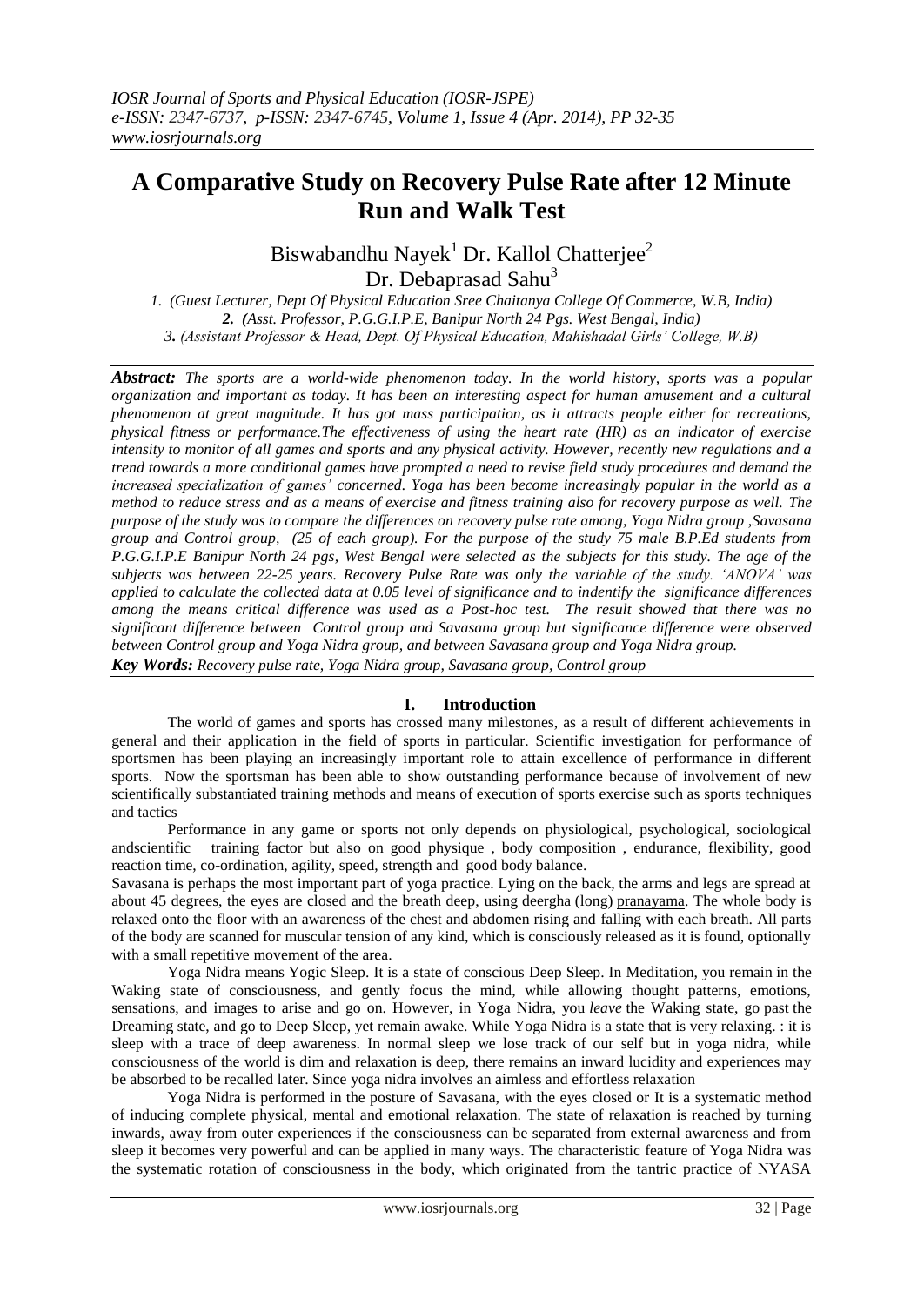(meaning to place or to take the mind to that point) NYASA, was practiced in a sitting posture and involved the use of specific mantras which were placed, felt or experienced at different parts of the body. First, the name of the part was recited, then it was visualize or touched, and the mantra was placed there. NYASA was a means of consecrating the physical body by instilling higher awareness or divine consciousness into the various parts during tantric ritual practices. For example, the Angushtadi Shadanga-nayasa was used to place mantras in the hand as follows

"Physical Education and sports are mainly based on motor skills, the psychomotor components are of great concern to physical activities, the psychomotor is concerned with muscular activities, into those movements of the body limbs or other body parts necessary for a given action. The psychomotor ability of an individual is an increasingly complex coordination of eyes, hand and mind

"Movement represents the key concern of physical education; movement is the central focus of this field of endeavor. Physical Educator strives to help human beings to move efficiently, to increase the quality of their performance, to enhance their ability to learn, and to promote their health."

"Psychomotor concerned with voluntary human movement domain including motor skill and fitness, one of the most well known arrangement in the psychomotor domain has been presented by Barrow, all human movement has been classified into six hierarchical arrangement with six level or categories these are (i) reflex movement, (ii) basic fundamental movement, (iii) perceptual ability, (iv) Physical ability, (v) skilled movement, (vi) non discursive communication. The first two levels are genetically based in the individual the second two levels provide for the myriad of movements and behaviors of a general nature. The third dual level includes the more specialized movements for learning and performance."

Psychomotor ability which is concerned with voluntary human movement, which is observable and directly associated with muscular action or motor skills are important components which help the physically disabled. Psychomotor components are required to perform any work.

Psychomotor learning has been characterized as relating to organism and situational factors necessary for the acquisition and performance of behaviors that are generally reflected by movement. Psychomotor skills include actions such as contacting, manipulating, or moving an object and controlling the body or parts of the body. These types of motor skills require a great deal of information processing preferred to use "skill" to encompass "motor," "perceptual-motor," or any other term to cover the broadest behavioral definition of learning involving the use of movement. There is virtually no difference between "intellectual" "psychomotor" implies that the "domain" is more a convenient heuristic rather than an independent entity.

# **Statement Of The Problem**

The purpose of the study was to compare the differences on recovery pulse rate among three group (Yoga Nidra group and Savasana group, Control group).

# **II. Methodology**

For the purpose of the study 75 male Physical Education students (25 Yoga nidra 25 male Savasana, and 25 male Control group) were selected randomly from P.G.G.I.P.E Banipur north 24 porganas West Bengal.

To compare the recovery pulse rate among three groups 12 minute run and walk test administered was induced to the subjects. After 12 minute run and walk test all the subjects were divided in to three equal groups. One being control group, who performed relaxative exercises by their own for the duration of 15 minutes .The another group was given 15 minutes Savasana and the anather group was given Yoga nidra for 15 minutes. After 15 minutes again the pulse rate were counted.

| minutes, Trittle To minitates again the<br><b>Dance Tale Well counted.</b> |                      |                           |                         |                      |  |
|----------------------------------------------------------------------------|----------------------|---------------------------|-------------------------|----------------------|--|
| Group                                                                      | Test                 | Pulse rate after exercise | Treatment               | Recovery pulse rate  |  |
|                                                                            |                      | for 15 minutes (mean)     |                         | (mean)               |  |
| Savasana group                                                             | 12 minute run & walk | $176.32$ (Beats/min)      | Savasana for 15 minutes | $115.2$ (Beats/min)  |  |
|                                                                            | test                 |                           |                         |                      |  |
| Yoganidra group                                                            | 12 minute run & walk | 169.60 (Beats/min)        | Yoganidra for 15        | 99.36 (Beats/min)    |  |
|                                                                            | test                 |                           | minutes                 |                      |  |
| Control group                                                              | 12 minute run &walk  | $173.84$ (Beats/min)      | Willful 15 minutes      | $111.12$ (Beats/min) |  |
|                                                                            | test                 |                           | exercise                |                      |  |

ANOVA" was applied to calculate the collected data at 0.05 level of significance and to indentify the significance differences among the means critical difference was used as a Post-hoc test

# **Finding**

To find out whether there was any significant difference among mean values of recovery pulse rate among the three groups ,one way analysis of variance technique was employed. "F" –ratio of recovery pulse rate for different groups has been presented in Table'1' and Table'2'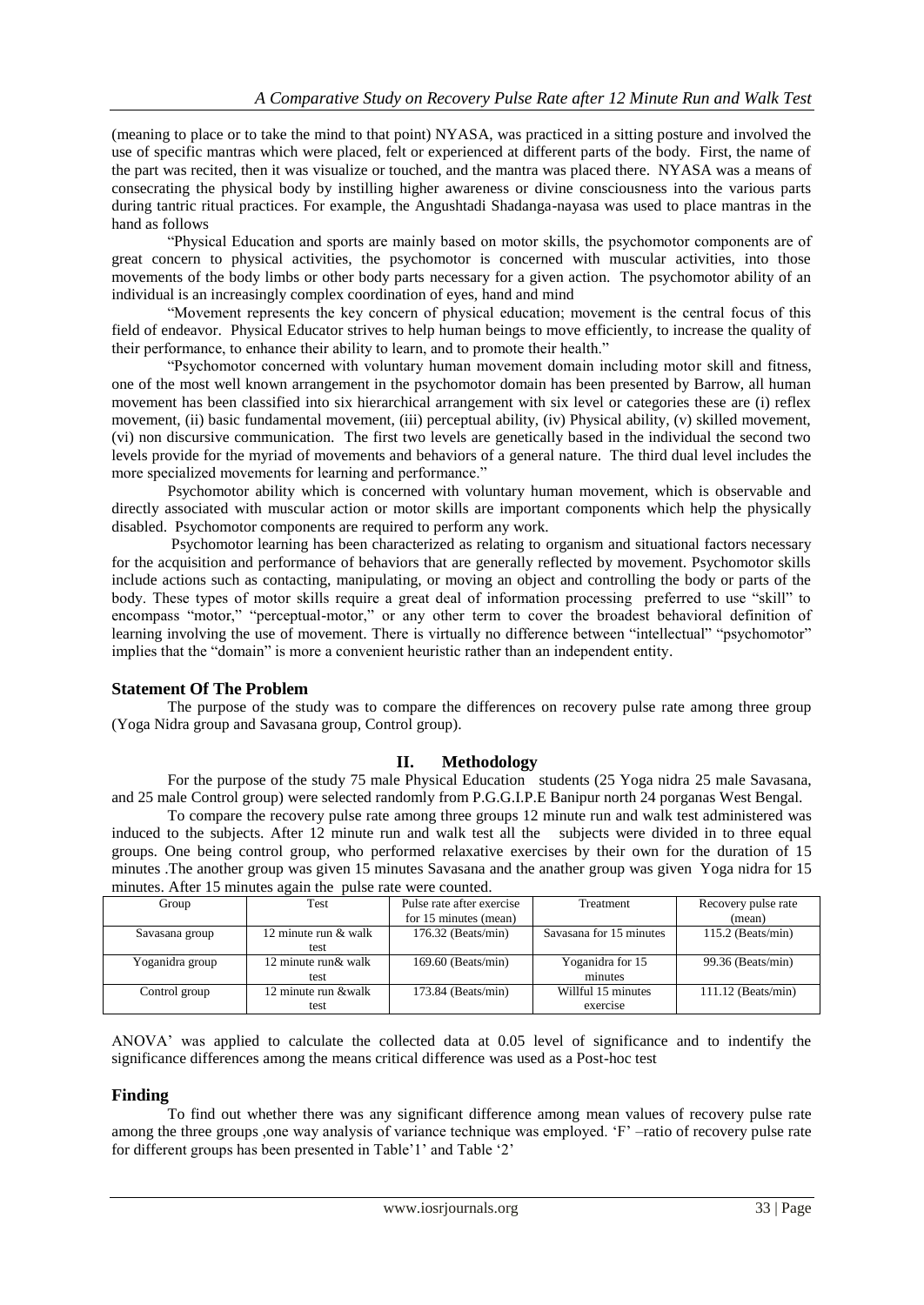| Table-1                                                               |  |
|-----------------------------------------------------------------------|--|
| Mean and Standard Deviation on Recovery pulse rate among three groups |  |

| Groups          | Recovery pulse rate (mean) | Recovery pulse rate (S.D) |
|-----------------|----------------------------|---------------------------|
| Savasana group  | 115.2 (Beats/min)          | 4.27                      |
| Yoganidra group | 99.36 (Beats/min)          | 3.62                      |
| Control group   | 11.12 (Beats/min)          |                           |



**Figure-1 Figure 2** 

| Table-2                                               |
|-------------------------------------------------------|
| 'F' ratio for Recovery pulse rate of different groups |
|                                                       |

| Variable            | Source of variance | Sum of squares | Mean square | Degree of Freedom | 'F' ratio |
|---------------------|--------------------|----------------|-------------|-------------------|-----------|
|                     |                    |                | variance    |                   |           |
| Recovery pulse rate | Between Groups     | 3382.08        | 1691.04     | $(K-1) = 2$       |           |
|                     | Within Groups      | 15410.40       | 214.033     | $(N-K) = 72$      | $7.90*$   |

\*significant at 0.05 level of confidence:  $F_{0.05}(2,72) = 3.11$ 

.

 It was understood from table values that the calculated "F" was statistically significant at 0.05 level of significance, confirming the significant difference among the Savasana group, Yoganidra group, and Control group, in Recovery pulse rate, in order to find out the exact location of the differences among the means critical difference was used as a Post-hoc test and presented in Table-3

| Table-3                                                                                                      |
|--------------------------------------------------------------------------------------------------------------|
| Analysis of critical difference of groups- Savasana group, Yoganidra group, Control group, in Recovery pulse |
| rato                                                                                                         |

| raiv.                             |                            |                        |                            |  |
|-----------------------------------|----------------------------|------------------------|----------------------------|--|
| <b>GROUP COMPARED</b>             | <b>RECOVERY PULSE RATE</b> |                        |                            |  |
|                                   | MEAN((Beats/min))          | <b>MEAN DIFFERENCE</b> | <b>CRITICAL DIFFERENCE</b> |  |
| <b>Control group and Savasana</b> | 111.12                     | 4.08                   | 8.19                       |  |
| group                             | 115.20                     |                        |                            |  |
| Savasana group and                | 115.20                     | 15.84*                 | 8.19                       |  |
| Yoganidra group                   | 99.36                      |                        |                            |  |
| Yoganidra group and               | 99.36                      | $11.76*$               | 8.19                       |  |
| Control group                     | 111.12                     |                        |                            |  |

#### **III. Discussion**

From the finding of table-3 it is observed that the comparison to Control group and Savasana group in Recovery pulse rate the mean difference was 4.8 it less than critical difference so it was not significant. Because of the fact that the subjects assumed different positions for their relaxation (Half sleep, Sami sitting, mild walking and some slow and continuous stretching supplying exercise) in varied positions of lying or sitting muscles were not completely relaxed as well as the body and mind were relaxer as compare savasana and Yoga nidra group and there fore no critical differences were found. In comparison to Savasana group and Yoganidra group in Recovery pulse rate the mean difference was 15.84, it higher than critical difference so it was significant and comparison to Yoganidra group and Control group in Recovery pulse rate the mean difference was 11.76 which also higher than critical difference so it was significant. The fact may be describe due to that Savasana is perhaps the most important part of Yoga practice lying on the back, the arms and legs are spread at about degree and eyes are closed and the breath due all parts of the body are scanned for muscular tension of any kind, which is consciously relaxed that's why the recovery pulse rate reduced on the other hand. In Recovery pulse rate yoga nidra was more effective than the control groups and savasana group. Because Yoga